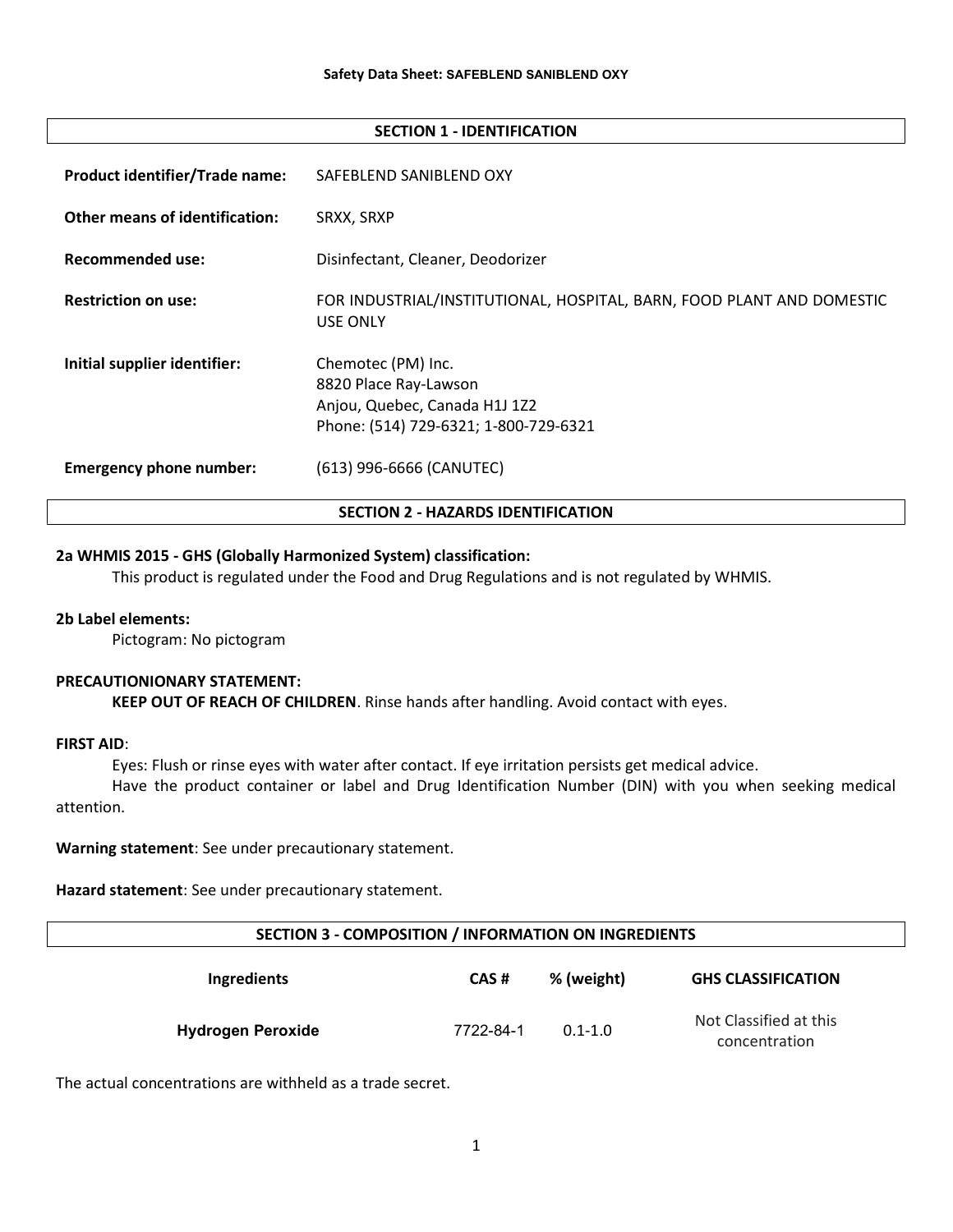# SECTION 4 - FIRST AID MEASURES

## 4a Description of first aid measures:

Eye contact: Rinse cautiously with water for 15-20 minutes. Remove contact lenses, if present and easy to do. Continue rinsing. If eye irritation persists, call a physician or poison control center.

Skin contact: Take off contaminated clothing. Wash with plenty of water for 15-20 minutes. If skin irritation occurs call a physician or poison control center. Wash contaminated clothing before reuse.

Inhalation: Bring the person to fresh air.

Ingestion: Rinse mouth. Never give anything by mouth if the person is unconscious. Call a physician or poison control center for treatment advice.

# 4b Most important symptoms and effects:

Eye contact: May cause irritation, redness, tears, burning sensation.

Skin contact: May cause slight irritation. Contact with the product whitens the skin for a few minutes. Inhalation: No effect.

Ingestion: May cause slight irritation, abdominal pain, diarrhea, nausea, and vomiting.

# 4c Immediate medical attention and special treatment needed.

No special treatment. See the doctor's notice in section 2.

# SECTION 5 - FIRE FIGHTING MEASURES

# 5a Extinguishing media:

Suitable extinguishing media: Water (if possible, avoid powerful jets), foam, dry chemicals, carbon dioxide. Product itself is not flammable.

Unsuitable extinguishing media: None known.

# 5b Specific hazards for product:

Hazardous combustion products: Oxides of carbon, nitrogen, and other irritating gases.

# 5c Special protective equipment and precautions for firefighters

Special fire-fighting procedures/equipment: During a fire, irritating and toxic smoke and fumes may be generated. A self-contained breathing apparatus is required for fire-fighting personnel to protect themselves from irritating and toxic products produced during the combustion. Move containers from fire area if it can be done without risk. A stream of water directed into the product generates a lot of foam.

### SECTION 6 - ACCIDENTAL RELEASE MEASURES

# 6a Personal precautions, protective equipment, and emergency procedures:

Personal protection: Avoid contact with eyes and skin. Avoid breathing mist from the product. Do not ingest. Provide aeration and sufficient ventilation. Floor will be slippery in case of a spill. Use appropriate personal protection equipment (see section 8)

# 6b Methods and materials for containment and cleaning:

Stop the leak. For large spills, pump the product into drums or clean up spills using absorbent material and place in waste container for destruction. Resume cleaning by rinsing with water. Caution: floors will be very slippery.

6c Environmental precautions: Product is biodegradable. Do not let large quantities go to the sewers.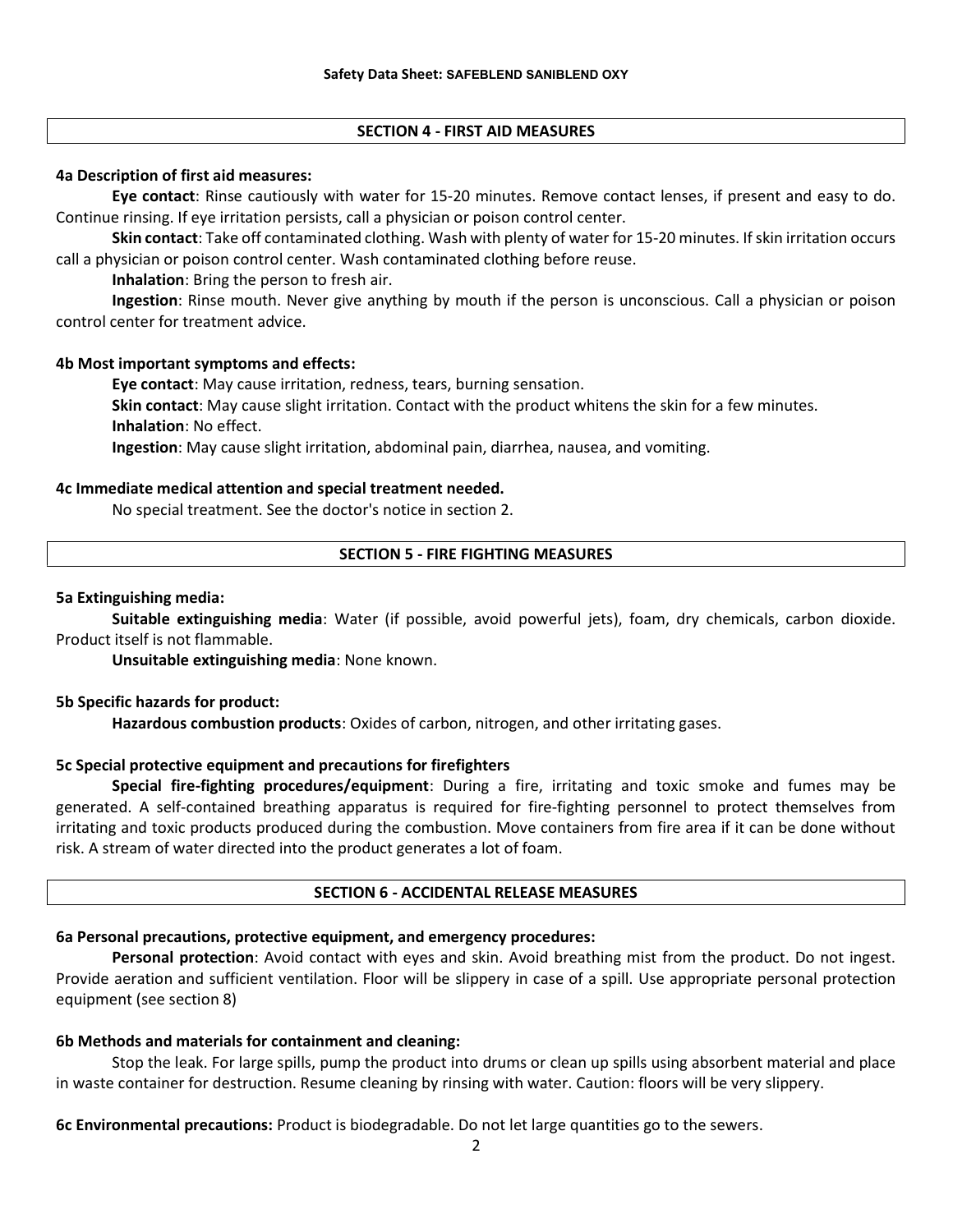# SECTION 7 - HANDLING AND STORAGE

## 7a Precautions for safe handling:

Avoid contact with eyes. See section 2 for details.

## 7b Condition for safe storage:

Store in a sealed container in a well-ventilated place, no lower in temperature than 15° or higher than 30°C, away from sunlight. Do not store with food products. Keep from freezing.

# 7c Special packaging materials:

none.

Keep away from bleach. No incompatibility with most materials found in most workplaces.

# SECTION 8 - EXPOSURE CONTROLS AND PERSONAL PROTECTION

### 8a Control parameters:

|                          | Ontario<br><b>Average Limit (TWA)</b> | Time-weighted | Ontario<br><b>Exposure Limit (STEL)</b> | Short-Term | <b>Notations</b> |
|--------------------------|---------------------------------------|---------------|-----------------------------------------|------------|------------------|
| No ingredients regulated | None established                      |               | None established                        |            |                  |

## 8b Engineering controls:

Not required

### 8c Individual protection measures:

Respiratory Protection: Not required.

Skin protection and other protective equipment: Waterproof boots for large spills. Rubber gloves. Eye / face protection: In case of possible eye contact, safety glasses are suggested.

General hygiene considerations: KEEP OUT OF REACH OF CHILDREN. Avoid contact with eyes. Never eat, drink, or smoke in work areas. Good hygiene is recommended after use of this product.

### SECTION 9 - PHYSICAL AND CHEMICAL PROPERTIES

| <b>Appearance and odor:</b>                               | Colorless liquid Fragrance Free. |
|-----------------------------------------------------------|----------------------------------|
| <b>Odor threshold:</b>                                    | N/Av                             |
| pH:                                                       | Approximately 5                  |
| <b>Melting point and freezing point:</b>                  | Approximately 0°C                |
| <b>Boiling point:</b>                                     | Approximately 100°C              |
| Flash point:                                              | None to boil                     |
| Evaporation rate (n-BuAc =1):                             | $0.4$ (water)                    |
| Lower flammable limit (% by volume):                      | N/Av                             |
| Upper flammable limit (% by volume):                      | N/Av.                            |
| <b>Explosion data - Sensitivity to mechanical impact:</b> | Not sensitive                    |
| <b>Explosion data - Sensitivity to static discharge:</b>  | Not sensitive                    |
| Vapour pressure (mm Hg)                                   | 20 mm Hg (water)                 |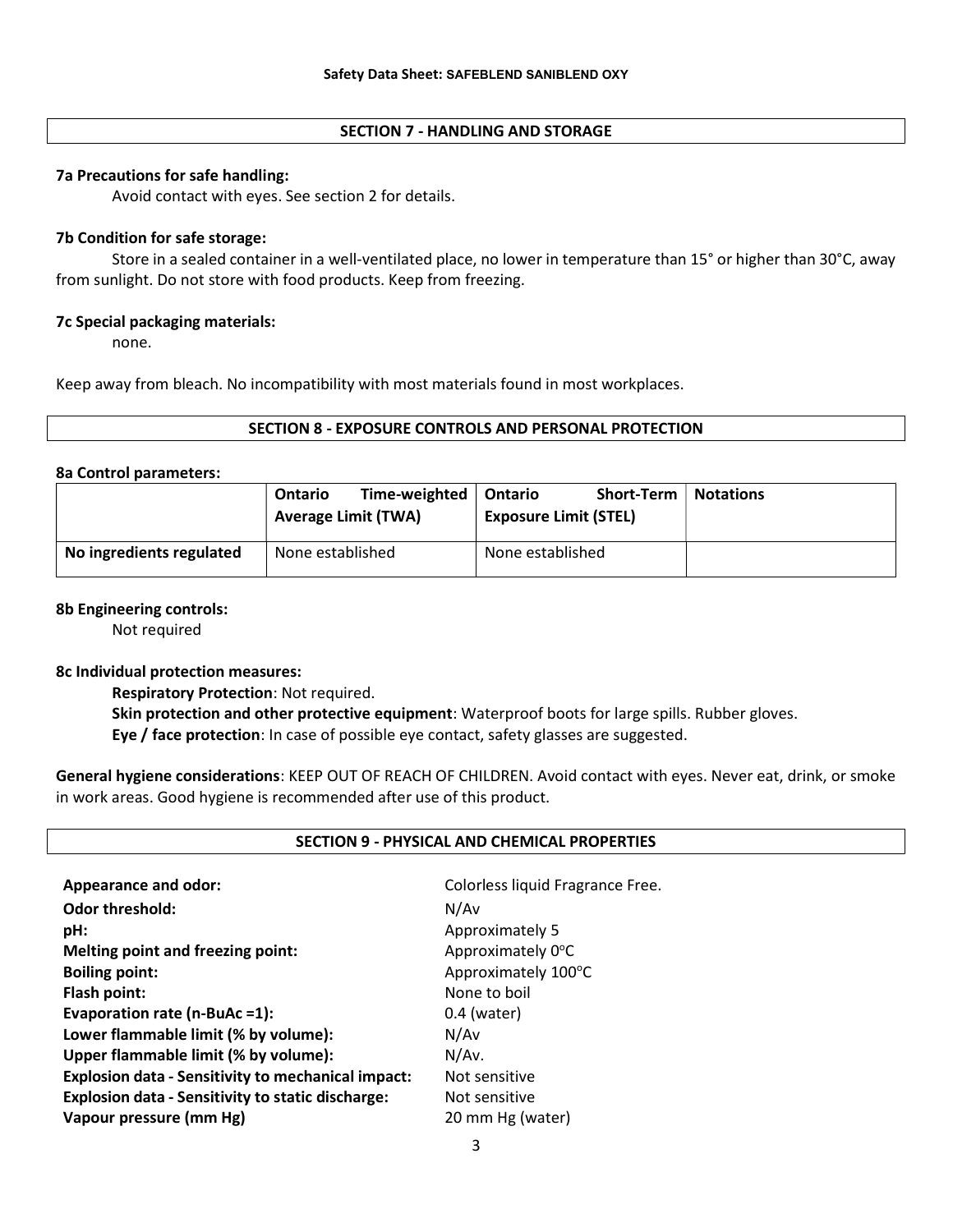#### Safety Data Sheet: SAFEBLEND SANIBLEND OXY

Vapour density:  $0.6$  (water) Specific gravity or density (water = 1 at 4 °C):  $1.0 \text{ g/cm}^3 \textcircled{a} 20^{\circ} \text{C}$ Solubility in water: Miscible Partition coefficient – n-octanol/water: Not available Auto-ignition temperature: Not available **Decomposition temperature** Not available **Viscosity:**  $\leq 100 \text{ cps}$  @ 25 $^{\circ}$ C

### SECTION 10 - STABILITY AND REACTIVITY

### 10a Reactivity:

Not applicable.

### 10b Chemical stability:

Stable at 15ºC to 30ºC, in normal handling and storage conditions.

### 10c Possibility of hazardous reactions:

May react with strong acids and strong oxidizing agents.

### 10d Conditions to avoid:

Avoid contact with strong acids, bases, and strong oxidizing agents.

### 10e Incompatible materials:

Avoid contact with strong alkalis and strong reducing materials. Hydrogen peroxide, a component of this product is a strong oxidizing material. It is not flammable by itself, but it can cause combustion spontaneous from flammable materials and support combustion because it releases oxygen as it decomposes.

### 10f Hazardous decomposition products:

With reducing materials and strong alkalis: heat, water, and oxygen vapors carbon oxides.

## SECTION 11 - TOXICOLOGICAL INFORMATION

Primary entry route(s): Eye, skin, and ingestion.

Eye contact: May cause irritation, redness, tears, burning sensation. Skin contact: May cause slight irritation. Contact with the product whitens the skin for a few minutes. Inhalation: No effect. Ingestion: May cause slight irritation, abdominal pain, diarrhea, nausea, and vomiting.

Carcinogenicity: No ingredient listed by IARC as a possible carcinogen. Teratogenicity, mutagenicity, other reproductive effects: Not available. Skin sensitization: Not available. Respiratory tract sensitization: Not available. Synergistic materials: Not available. Other important hazards: Not available.

Toxicological data: The calculated LD50 for this product is greater than 20,000 mg/Kg, (oral, rat); our products are not tested on animals.

For more details, refer to Section 3.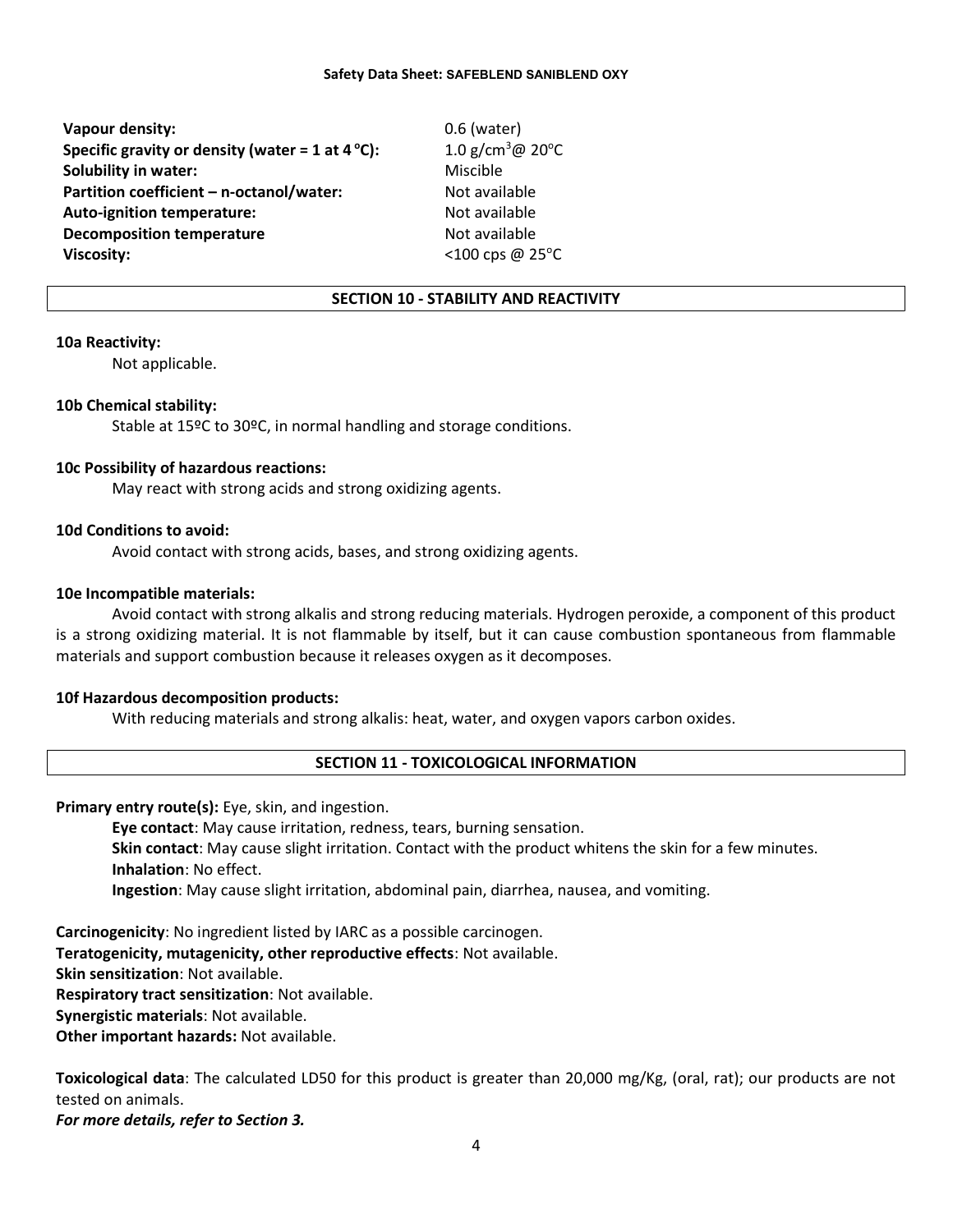# SECTION 12 - ECOLOGICAL INFORMATION

### 12a Ecotoxicity:

| <b>Toxicity (fishes)</b> | Value EC50 | <b>Exposure Time</b> | Method |
|--------------------------|------------|----------------------|--------|
| Hydrogen peroxide        | 16.4 mg/l  | 96 H                 | N/D    |

| <b>Toxicity (Daphnia)</b> | <b>Value EC50</b>    | Exposure Time | <b>Method</b> |
|---------------------------|----------------------|---------------|---------------|
| Hydrogen peroxide         | 7.7 <sub>mg</sub> /l | 48H           | N/D           |

| <b>Toxicity (Algae)</b> | ValueEC50                                           | <b>Exposure Time</b> | Method |
|-------------------------|-----------------------------------------------------|----------------------|--------|
| Hydrogen Peroxide       | Selenastrum<br>capricornutum<br>$4.05 - 21.16$ mg/l | 96H                  | N/D    |

### 12b Persistence and degradability:

Product is biodegradable.

# 12c Bioaccumulation potential:

Not available

# 12d Mobility in soil:

Not available.

# 12e Other adverse effect:

No other adverse environmental effects (e.g., ozone depletion, photochemical ozone creation potential, endocrine disruption, global warming potential) are expected from this component.

### SECTION 13 - DISPOSAL CONSIDERATIONS

Avoid contamination of food. Rinse the emptied container thoroughly. Make the empty container unsuitable for further use. Dispose of the container in accordance with municipal, provincial, and territorial requirements. For information on the disposal of unused, unwanted product and the cleanup of spills, contact the Provincial Regulatory Agency or the Manufacturer.

### SECTION 14 - TRANSPORTATION INFORMATION

Transportation of Dangerous Goods (TDG) in Canada: UN number: Not applicable Proper shipping name: Not applicable Class: Not applicable Identification number: Not applicable Packing group: Not applicable Special case: Not applicable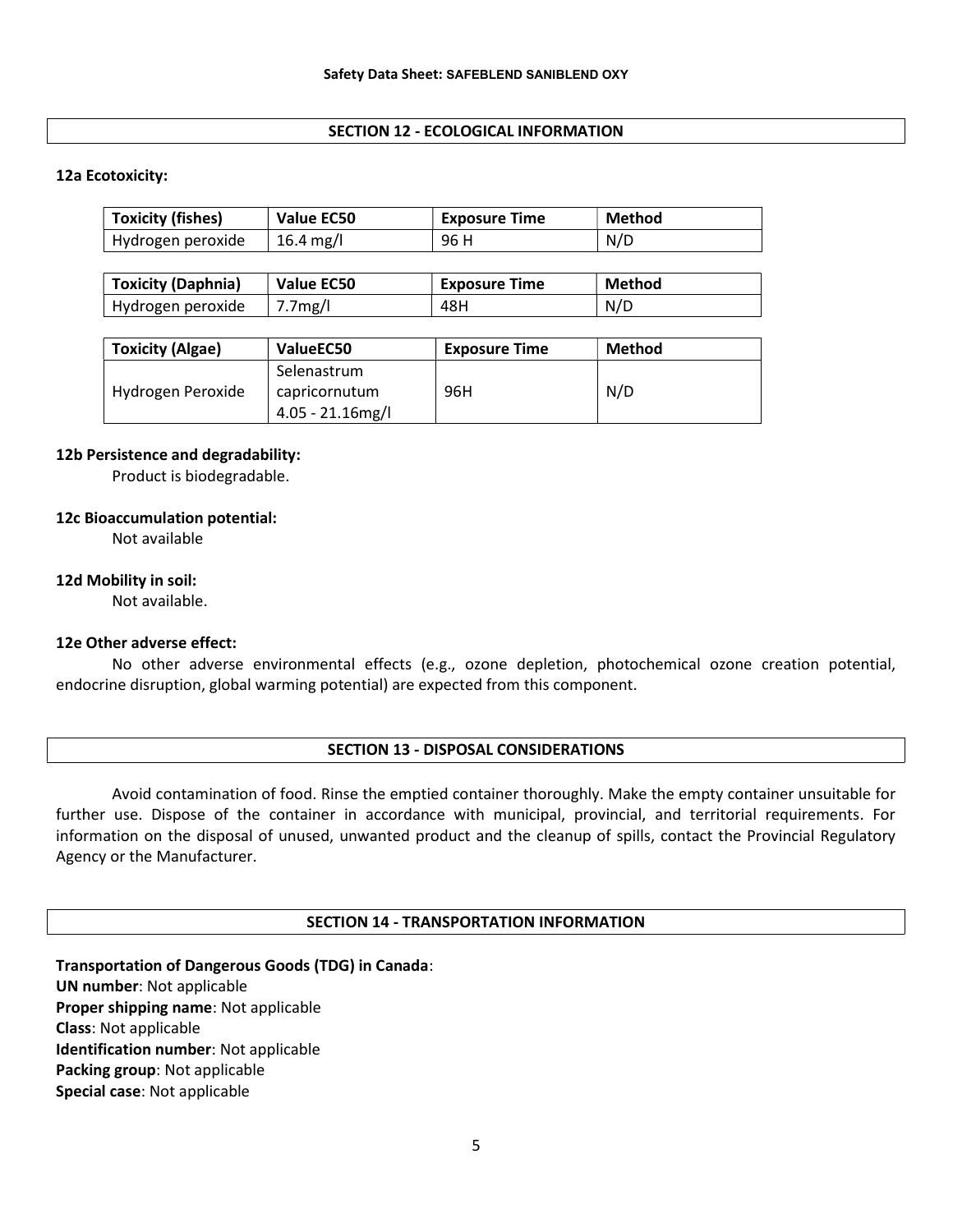# SECTION 15 - REGULATORY INFORMATION

In Canada

WHMIS information: This product has been classified in accordance with the hazard criteria of the Hazardous Products Regulations (HPR) and this safety data sheet (SDS) contains all the information required by the HPR.

WHMIS Classification: See section 2a

CEPA information: Ingredients are listed on the DSL inventory.

# SECTION 16 - OTHER INFORMATION

Date of latest revision: 2021-10-13